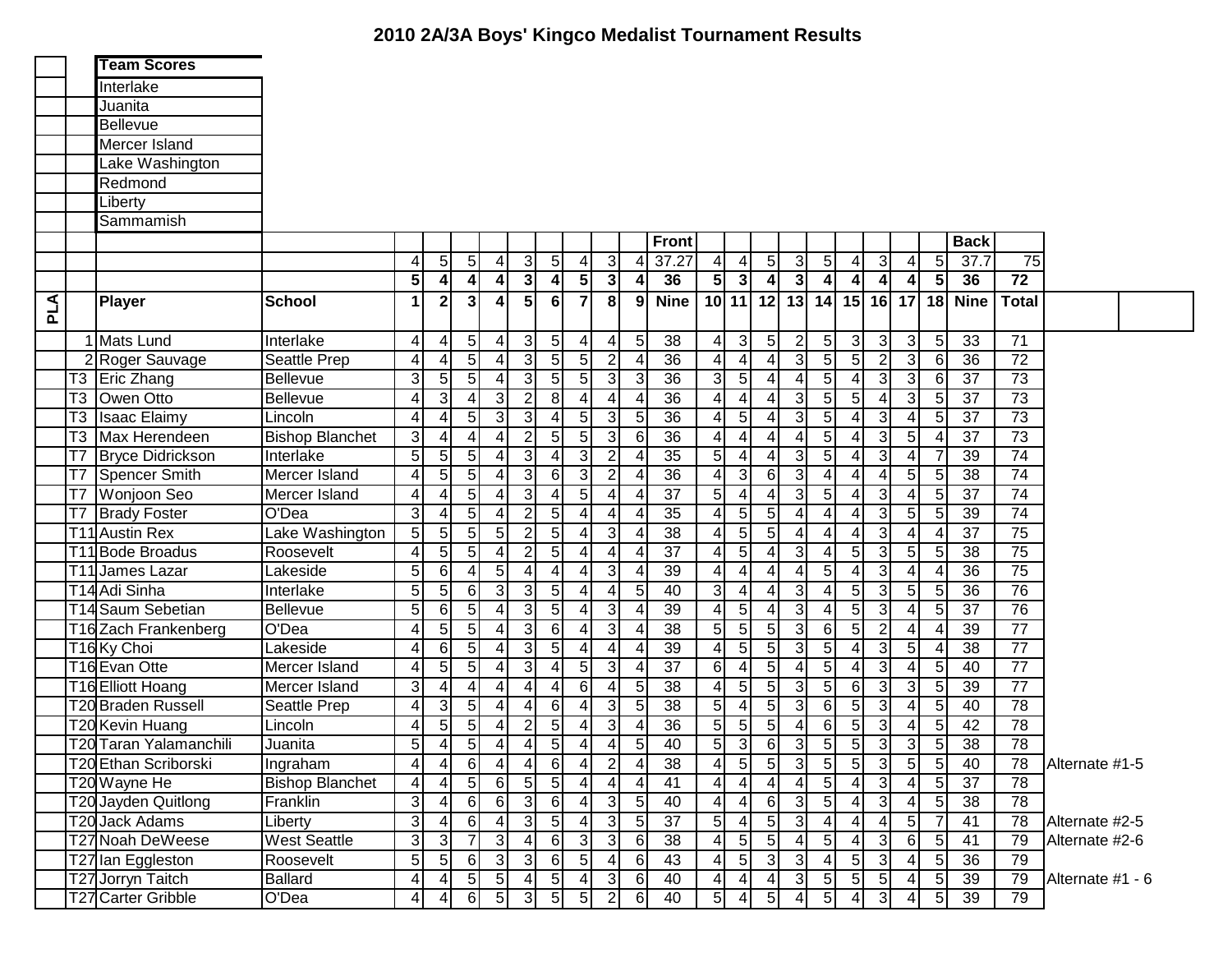## **2010 2A/3A Boys' Kingco Medalist Tournament Results**

| T27 Jack Hufford              | Eastside Catholic      | 4                       | $\sqrt{5}$              | 6                | 6                       | $\mathbf{3}$    | 5                | 3                | 3               | 4                | 39              | 5                       | 5                | 5                | $\mathbf{3}$            | 5              | 4              | 3               | 41              | 6              | 40              | 79              |
|-------------------------------|------------------------|-------------------------|-------------------------|------------------|-------------------------|-----------------|------------------|------------------|-----------------|------------------|-----------------|-------------------------|------------------|------------------|-------------------------|----------------|----------------|-----------------|-----------------|----------------|-----------------|-----------------|
| T32 Tanner Gouk               | Roosevelt              | 4                       | $\vert 4 \vert$         | 6                | ω                       | $\overline{5}$  | $\overline{5}$   | 5                | 3               | 5                | 40              | 4                       | 5                | $\overline{6}$   | $\overline{2}$          | 5              | 5              | 3               | 5 <sup>1</sup>  | 5              | 40              | 80              |
| T32 Caelin Wobbrock           | Roosevelt              | 4                       | $\overline{5}$          | 5                | 4                       | 3               | 5                | 5                | 4               | 6                | 41              | 3                       | 5                | $\overline{5}$   | 3                       | 6              | 5              | 3               | $\overline{4}$  | 5              | 39              | 80              |
| T32 Mason Remmington          | Seattle Prep           | 5                       | 4                       | 5                | 5                       | 4               | $\overline{5}$   | 5                | 3               | 4                | 40              | $\overline{5}$          | 5                | $\overline{5}$   | 4                       | 4              | 4              | 3               | 5 <sub>l</sub>  | 5              | 40              | $\overline{80}$ |
| T35 Aaron Clark               | Interlake              | 4                       | 5 <sup>1</sup>          | 6                | 4                       | 3               | 5                | 4                | $\overline{2}$  | 5                | 38              | $6 \,$                  | 5                | 6                | 3                       | 5              | 5              | 3               | 5 <sub>l</sub>  | 5              | 43              | 81              |
| T35 Brian Murdock             | Mercer Island          | 4                       | 4                       | 5                | 5                       | 3               | 5                | 4                | 4               | 5                | 39              | 5                       | 4                | 5                | 4                       | 5              | 5              | 4               | 6               | 4              | 42              | 81              |
| T35 Devon Eisenhut            | West Seattle           | 4                       | 5                       | 5                | 6                       | 3               | 5                | 4                | 4               | 4                | 40              | $\overline{5}$          | 4                | 5                | 4                       | 5              | 5              | 4               | 5               | 4              | 41              | 81              |
| T35 Jay Sakagami              | ∟ibert∨                | 3                       | $\overline{5}$          | 5                | 5                       | $\mathbf{3}$    | $\overline{5}$   | 5                | 4               | 4                | 39              | $\overline{5}$          | 6                | 4                | 3                       | 8              | 4              | 3               | 5               | 4              | 42              | $\overline{81}$ |
| T35 Jerry Luan                | Interlake              | 3                       | 4                       | $6 \,$           | 4                       | 3               | $\overline{5}$   | 5                | 4               | 5                | $\overline{39}$ | $\overline{6}$          | 6                | 4                | 3                       | 6              | 4              | 4               | $\overline{4}$  | 5              | 42              | 81              |
| T35<br><b>Jack Theiss</b>     | Garfield               | 4                       | 4                       | 5                | 4                       | 3               | 6                | 6                | 4               | 5                | 41              | 6                       | 4                | 4                | 3                       | 5              | 4              | 4               | 5               | 5              | 40              | 81              |
| T35 Ben Hanson                | Lincoln                | 5                       | 5 <sup>1</sup>          | $6 \,$           | 4                       | 3               | 6                | 5                | 3               | 4                | 41              | 4                       | 4                | 4                | 4                       | 6              | 5              | 4               | 4               | 5              | 40              | 81              |
| T35 Rory Willison             | <b>Bellevue</b>        | 5                       | $\overline{5}$          | $6 \,$           | 5                       | 3               | 5                | 4                | 4               | 6                | 43              | 4                       | 4                | 4                | 3                       | 5              | 5              | 3               | 4               | 6              | 38              | 81              |
| T35 Phoebus Chen              | Bellevue               | 4                       | 6 <sup>1</sup>          | 5                | 4                       | $\overline{3}$  | 5                | 5                | 4               | 5                | 41              | 5                       | 5                | 4                | 3                       | 5              | 4              | 3               | 5 <sub>l</sub>  | 6              | 40              | 81              |
| T35 Brock Olson               | Lake Washington        | 5                       | 5 <sup>1</sup>          | 5                | 4                       | 4               | 5                | 4                | 4               | 4                | 40              | $\overline{4}$          | 5                | 4                | 4                       | 5              | 5              | 4               | 5               | 5              | 41              | 81              |
| T45 Kellan Cour               | Liberty                | 4                       | $\overline{\mathbf{4}}$ | 5                | 5                       | 3               | 5                | 4                | 4               | 4                | 38              | 5                       | 6                | 5                | 4                       | 6              | 4              | 4               | 4               | 6              | 44              | 82              |
| T45 Aiden Waller              | <b>West Seattle</b>    | 4                       | 5 <sup>1</sup>          | 6                | 5                       | 4               | 5                | 5                | $\overline{2}$  | 5                | 41              | 4                       | 5                | 5                | 3                       | 5              | 6              | 4               | 4               | 5              | 41              | 82              |
| T47 Henry Wright              | Bellevue               | 4                       | $\overline{5}$          | $\overline{7}$   | $\overline{7}$          | $\overline{3}$  | $\overline{6}$   | 4                | 3               | $\overline{4}$   | 43              | $\overline{\mathbf{4}}$ | 5                | 4                | 3                       | 5              | 4              | 4               | 6 <sup>1</sup>  | 5              | 40              | 83              |
| T47 Seamus Armstrong          | <b>West Seattle</b>    | 5                       | 4                       | 5                | 5                       | 4               | $\boldsymbol{9}$ | 5                | 3               | 5                | 45              | $\overline{\mathbf{4}}$ | 3                | 5                | 3                       | 6              | 4              | 4               | 4               | 5              | 38              | 83              |
| T47 Alex Wright               | Interlake              | 5                       | 5 <sup>1</sup>          | 5                | 6                       | 3               | $6\phantom{1}$   | 5                | 4               | 3                | 42              | 5                       | 4                | 5                | 4                       | 5              | 4              | 4               | 5               | 5              | 41              | 83              |
| <b>Calvin Cakarnis</b><br>T47 | Liberty                | 4                       | 4                       | 5                | 5                       | 3               | 5                | 5                | 3               | 6                | 40              | 4                       | 4                | 6                | 4                       | 5              | 6              | 4               | 5               | 5              | 43              | 83              |
| T47 John O'Donnell            | Seattle Prep           |                         | 5                       | 5                | 5                       | 3               | 6                | 4                | 3               | 5                | 40              | 5                       | 5                | 5                | 3                       | 6              |                | 3               | 5               |                | 43              | 83              |
| T47 Joe Githens               | O'Dea                  | 5                       | 4                       | 5                | 5                       | 4               | 6                | 4                | 5               | 5                | 43              | $\overline{4}$          | 5                | 4                | 3                       | 6              | 5              | 3               | 5               | 5              | 40              | 83              |
| T47 Joey Bunich               | <b>Ballard</b>         | 3                       | 6                       | 5                | 4                       | 3               | 5                | 4                | 3               | 5                | $\overline{38}$ | 4                       | 6                | 5                | 5                       | 6              | 5              | 3               | 5               | 6              | 45              | 83              |
| T47 Will Rayment              | Franklin               | 4                       | 5 <sup>1</sup>          | 6                | 4                       | 4               | 5                | 4                | 3               | 5                | 40              | 5                       | 4                | 4                | 3                       |                | 4              | 4               |                 | 5              | 43              | 83              |
| T47 Henry Mills               | ∟incoln                | 5                       | $\overline{5}$          | 6                | 5                       | 3               | $\overline{5}$   | 5                | 4               | 4                | 42              | $\overline{5}$          | 4                | 7                | 3                       | 6              | 4              | 3               | 3               | 6              | $\overline{41}$ | 83              |
| <b>Ethan Evans</b><br>Т47     | Mercer Island          | 4                       | $\overline{5}$          | 4                | 4                       | 3               | 5                | 4                | 4               | 4                | $\overline{37}$ | $\overline{\mathbf{4}}$ | 6                | 10               | 3                       | 5              | 6              | 3               | 5               | 4              | 46              | 83              |
| <b>Willie Shelton</b><br>T57  | <b>Bishop Blanchet</b> | 5                       | $\overline{5}$          | 5                | 5                       | $\overline{2}$  | 5                | 5                | 3               | 8                | $\overline{43}$ | 5                       | 5                | 4                | 3                       | 6              | 5              | 3               | 5 <sub>l</sub>  | 5              | 41              | 84              |
| T57 Charles Howell            | Eastside Catholic      | 4                       | 4                       | 5                | 4                       | 3               | 8                | 4                | 3               |                  | $\overline{42}$ | $6\overline{6}$         | 4                | 4                | 4                       | 6              | 4              | 3               | 61              | 5              | 42              | 84              |
| T57 Aiden Burgess             | <b>Bishop Blanchet</b> | 4                       | $\overline{5}$          | 7                | 3                       | 3               | 6                | 5                | 3               | 6                | $\overline{42}$ | $\overline{5}$          | 5                | 6                | 4                       | 5              | 4              | 3               | 4               | 6              | $\overline{42}$ | $\overline{84}$ |
| T57 Jake Rogers               | Garfield               | 5                       | $6 \mid$                | 6                | 5                       | 4               | 5                | 4                | 3               | 5                | $\overline{43}$ | $\overline{5}$          | 6                | 4                | 4                       | 4              | 4              | 3               | 51              | 6              | 41              | 84              |
| 61 Josh Behrman               | Lake Washington        | 6                       | 4                       | 5                | 5                       | 3               | 5                | 5                | 4               | 5                | $\overline{42}$ | $\overline{5}$          | 5                | 4                | 4                       | 7              | 4              | 4               | 5               | 5              | 43              | 85              |
| T62 Sam Phippen               | Lincoln                | 4                       | 5 <sup>1</sup>          | $6 \,$           | 4                       | 3               | $\overline{5}$   | 4                | 4               | 5                | 40              | $\overline{5}$          | 4                | 5                | 3                       | 5              | 6              | 4               | 6               | 8              | 46              | 86              |
| T62 Ford Negri                | Roosevelt              | 5                       | $\overline{\mathbf{4}}$ | 6                | 4                       | 4               | $\overline{5}$   | 5                | 4               | 6                | $\overline{43}$ | $\overline{6}$          | 5                | $\overline{5}$   | 3                       | $\overline{5}$ | $\overline{5}$ | 3               | 5 <sup>1</sup>  | 6              | 43              | 86              |
| T62 Evan Cork                 | Ingraham               | 5                       | $\overline{5}$          | 5                | 5                       | 3               | $\overline{7}$   | 4                | 3               | 7                | 44              | $\overline{5}$          | 5                | 4                | 3                       | 4              | 6              | 5               | 5 <sup>1</sup>  | 5              | 42              | 86              |
| T62 Will Sires                | Roosevelt              | 5                       | $\overline{5}$          | $\overline{7}$   | 4                       | 3               | 5                | 5                | 4               | 5                | 43              | 5                       | 5                | 6                | 3                       | 6              | 5              | 4               | $\overline{4}$  | 5              | 43              | 86              |
| T66 Flynn Wendel              | <b>West Seattle</b>    | 4                       | $\overline{5}$          | $\overline{5}$   | 5 <sub>l</sub>          | $\mathbf{3}$    | $\,6$            | 6                | 4               | 4                | 42              | 5                       | 3                | $\overline{5}$   | 4                       | 6              | 6              | 4               | 6               | 6 <sup>1</sup> | 45              | 87              |
| <b>T66 Colin Tounalum</b>     | Cleveland              | 4                       | 6                       | $\overline{5}$   | $\vert 4 \vert$         | $\overline{4}$  | $\overline{7}$   | $\overline{5}$   | $\vert 4 \vert$ | $\overline{5}$   | 44              | $\overline{4}$          | 4 <sub>1</sub>   | $\overline{5}$   | 4                       | 6              | 4              | $5\overline{)}$ | 6               | $\overline{5}$ | 43              | 87              |
| T66 Isaac Tran                | Liberty                | $\overline{\mathbf{r}}$ | $\overline{5}$          | $\overline{5}$   | $6 \overline{6}$        | دن              | $\overline{6}$   | 5                | 4               | $6 \overline{6}$ | 44              | 4                       | 3                | $6 \overline{6}$ | $\overline{\mathbf{4}}$ | $\overline{5}$ | $\overline{5}$ | 5               | $\overline{5}$  | 6              | 43              | 87              |
| <b>T66 Marcelo Mitre</b>      | Franklin               | 5                       | $5\overline{)}$         | $\overline{5}$   | $\overline{4}$          | $\mathbf{3}$    | $\,6$            | $6 \overline{6}$ | 6               | 5                | 45              | 4                       | $\overline{5}$   | $\overline{5}$   | $\overline{\mathbf{4}}$ | $\overline{7}$ | $\overline{5}$ | 3               | 5               | 4              | 42              | 87              |
| T66 Eamon Mohrbache           | Seattle Prep           | 5                       | $\overline{4}$          | $\overline{7}$   | $\overline{5}$          | $\mathbf{3}$    | 8                | 4                | 4               | 4                | 44              | 4                       | $\overline{5}$   | 5 <sub>5</sub>   | 4                       | 6              | 6              | 4               | 5 <sub>5</sub>  | 4              | 43              | 87              |
| T66 David Gribble             | Seattle Prep           | $\overline{5}$          | 4                       | $6 \overline{6}$ | $\overline{4}$          | $\mathbf{3}$    | 5 <sub>l</sub>   | $\sqrt{5}$       | 4               | 4                | 40              | 5 <sup>1</sup>          | $6 \overline{6}$ | 5 <sub>5</sub>   | 5 <sup>1</sup>          | 6              | 4              | 6               | 5               | 5 <sub>5</sub> | 47              | 87              |
| 72 Brendan Doyle              | Ingraham               | $\overline{\mathbf{4}}$ | 5                       | $\overline{7}$   | $5\overline{)}$         | $\vert 4 \vert$ | 5 <sub>5</sub>   | $\overline{5}$   | 4               | 4                | 43              | $\overline{4}$          | 6                | $\overline{5}$   | $\mathbf{3}$            | $\sqrt{5}$     | 5 <sup>1</sup> | 4               | $\vert 4 \vert$ | 9              | 45              | 88              |
| T73 Alex Gauthier             | Lake Washington        | 5                       | $\overline{6}$          | $\overline{5}$   | $\overline{\mathbf{4}}$ | $\vert 4 \vert$ | 6                | 6                | 4               | 4                | 44              | $\overline{7}$          | 5 <sup>1</sup>   | $6\phantom{.}6$  | 4                       | $\sqrt{5}$     | 4              | $\mathfrak{S}$  | $\vert 4 \vert$ | 7              | 45              | 89              |
| T73 Ian Good                  | Nathan Hale            | $\overline{5}$          | $\overline{4}$          | 6                | $6 \overline{6}$        | $\overline{3}$  | 6                | 5 <sub>l</sub>   | $\mathfrak{S}$  | 5 <sub>l</sub>   | 43              | $6 \,$                  | $\mathbf{3}$     | 5 <sup>1</sup>   | $\overline{3}$          | 6              | 5              | $\mathbf{3}$    | 8 <sup>1</sup>  |                | 46              | 89              |